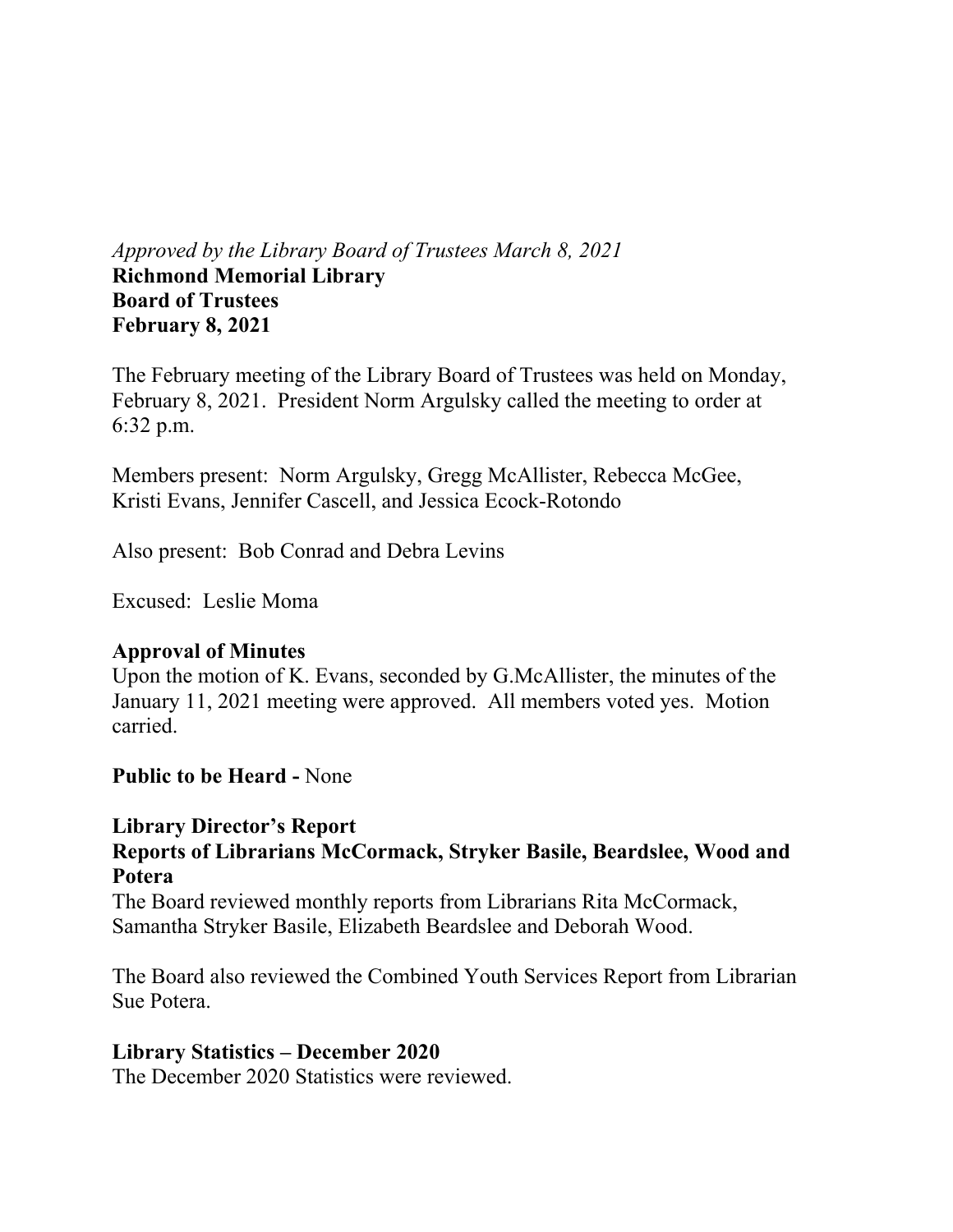## **Addition to Agenda – Drive-Thru Book Drop**

Director Conrad apprised the Board of damage done to the drive-thru book drop by a snowplow. He advised the Director of Facilities Jason DeGraff that a singlewide book drop would probably suffice rather than the double wide units that were purchased in 2015.

# **Attorney search update**

B. Conrad previously shared with the Board the duty descriptions of a library attorney and has begun conversations with one interested party. If trustees have other candidates in mind, they can share the duty descriptions and have candidates contact Director Conrad.

# **Committee Reports -** None

### **Financials**

# **January 2021 Summary of Revenues and Appropriations**

Upon the motion of R. McGee, seconded by J. Ecock-Rotondo, it was resolved to approve the January 2021 Summary of Revenues and Appropriations. All members voted yes. Motion carried.

### **December 2020 Bank Reconciliations**

Upon the motion of R. McGee, seconded by J. Ecock-Rotondo, it was resolved to approve the December 2020 Bank Reconciliations. All members voted yes. Motion carried.

# **Approval of Invoices for Payment**

Upon the motion of R. McGee, seconded by J. Ecock-Rotondo, it was resolved to approve the manual checks on Warrant 45. The amount of \$734.41 was received by Proflex Administrators LLC for January Health Care costs. All members voted yes. Motion carried.

Upon the motion of R. McGee, seconded by J. Ecock-Rotondo, it was resolved to approve the payment of \$15,066.44 on Supplemental Warrant 42. All members voted yes. Motion carried.

Upon the motion of R. McGee, seconded by J. Ecock-Rotondo, it was resolved to approve the payment of \$1,929.11 on Supplemental Warrant 44. All members voted yes. Motion carried.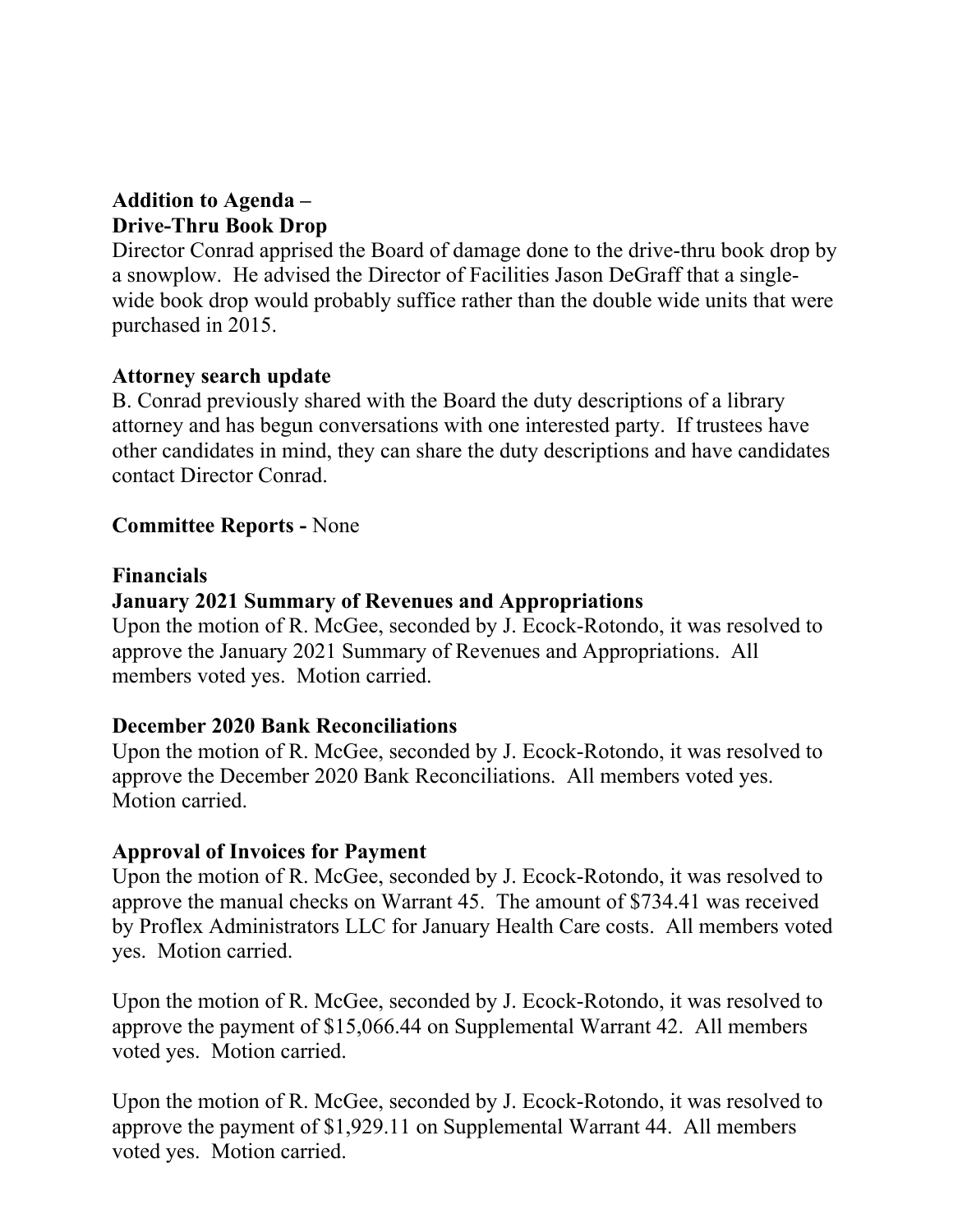Upon the motion of R. McGee, seconded by J. Ecock-Rotondo, it was resolved to approve the payment of \$14,385.01 on Warrant 46. All members voted yes. Motion carried.

## **Request for Budgetary Transfer**

Upon the motion of K. Evans, seconded by G. McAllister, it was resolved to approve the following transfers:

\$1,000.00 from Salaries – Marshall Grant to Books – Marshall Grant for additional books.

\$1,000.00 from Salaries – Marshall Grant to AV –Marshall Grant for additional AV purchases.

\$1,000.00 from NYS Retirement – Marshall Grant to Books – Marshall Grant for additional books.

All members voted yes. Motion carried.

### **Communications**

**Jonathan Incho, President of the Nioga Library System Board of Trustees**  B. Conrad read communications from Jonathan Incho, President of the Nioga Library System Board of Trustees, and answered questions about the Trustee vacancies.

**Library Trustee Association Section of the New York Library Association**  The Library Director also answered questions in regards to communication we received from the Library Trustee Association Section of the New York Library Association.

# **Old Business** - None

### **New Business**

**Lower the mileage reimbursement rate to \$0.56 effective January 1, 2021**  Upon the motion of G. McAllister, seconded by K. Evans, it was resolved to lower the mileage reimbursement rate to \$0.56 effective January 1, 2021. All members voted yes. Motion carried.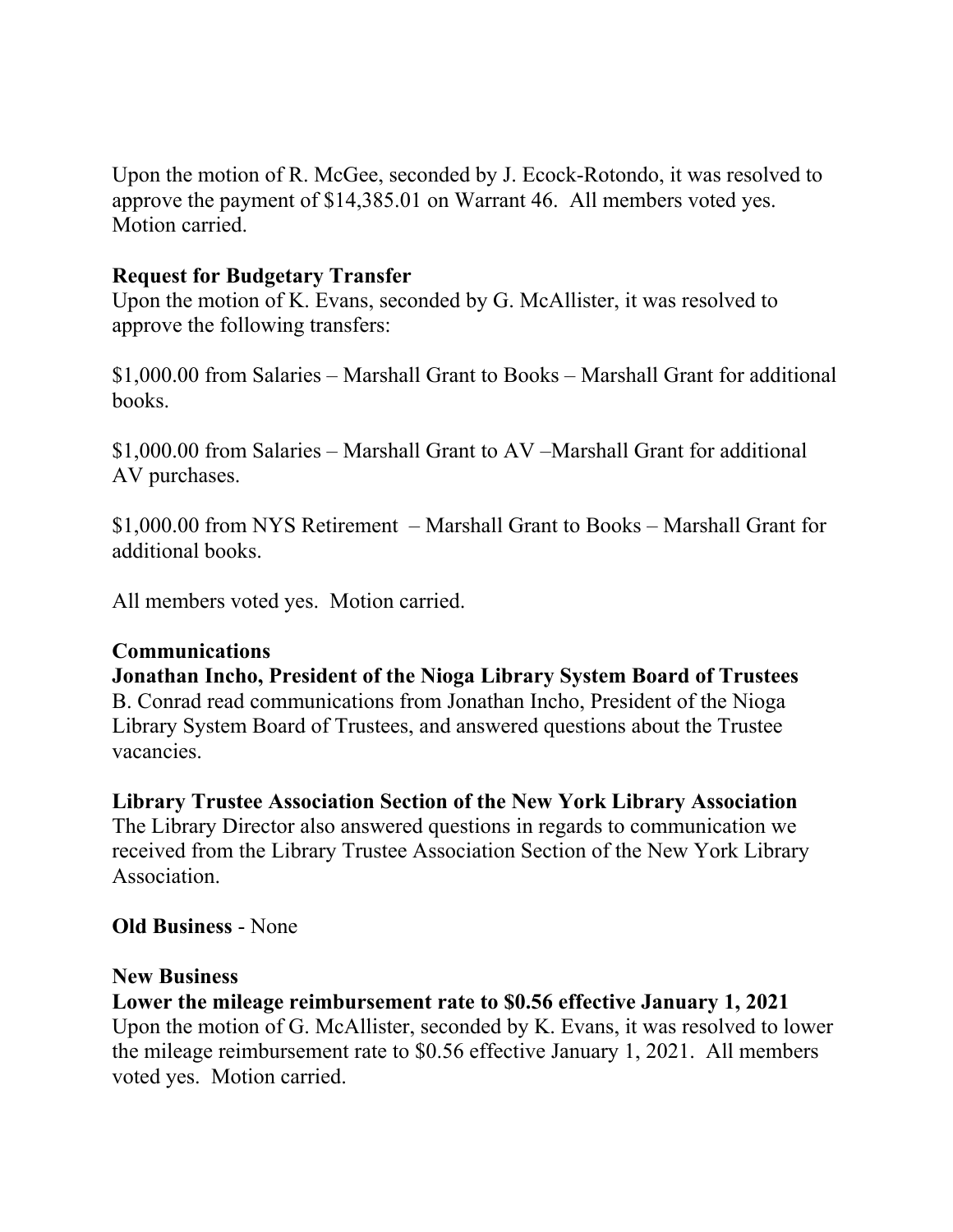## **Set the date of the annual election and budget vote to Thursday, May 6, 2021, and the number of seats to be elected**

Upon the motion of K. Evans, seconded by J. Ecock-Rotondo, it was resolved to set the date of the annual board of trustee election and library budget vote to May 6, 2021, and the number of seats to be elected to one. All members voted yes. Motion carried.

# **Resolutions pertaining to that election:**

Upon the motion of G. McAllister, seconded by J. Ecock-Rotondo, it was resolved to approve the following resolutions:

# **1) RESOLUTION APPOINTING BOARD OF REGISTRATION**

RESOLVED that, pursuant to section 2606 of Education Law, the Board of Trustees of Richmond Memorial Library, Batavia, Genesee County, New York hereby appoints a Board of Registration for the term of one (1) year, consisting of one (1) member which number the Board of Trustees deems necessary, to wit, the following person:

#### Ms. Debra Levins

BE IT RESOLVED, that the Board of Trustees hereby designates Richmond Memorial Library, 19 Ross Street, Batavia, New York, which is a place within the said Batavia City School District, as the place where such Board of Registration shall oversee for the purpose of preparing a register of qualified voters of the District pursuant to Section 2606 of Education Law, and the compensation for Ms. Debra Levins is hereby fixed at a stipend of \$210.00.

By the order of the Board of Trustees Richmond Memorial Library Dated: February 8, 2021

> Robert Conrad, Clerk of the Board of Trustees of Richmond Memorial Library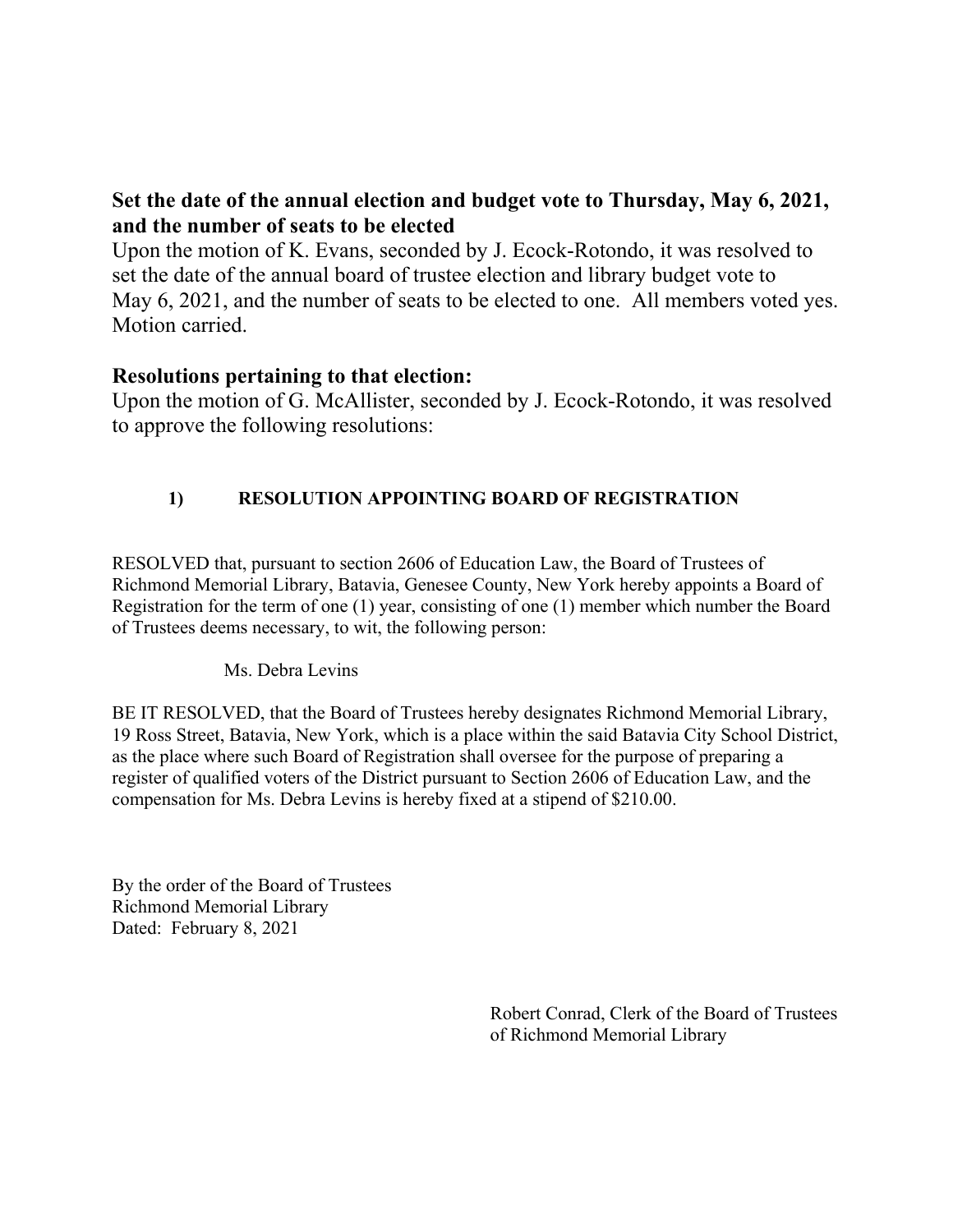#### **2) RESOLUTION NOTICING TIME AND PLACE OF REGISTRATION OF VOTERS FOR SPECIAL DISTRICT MEETING OF RICHMOND MEMORIAL LIBRARY, 19 ROSS STREET, BATAVIA, NEW YORK**

BE IT RESOLVED, that the said Board of Registration is hereby directed to meet on April 13, 2021 at Richmond Memorial Library, 19 Ross Street, Batavia, New York, during the hours of 1:00 o'clock PM to 5:00 o'clock PM and from 7:00 o'clock PM to 9:00 o'clock PM, for the purpose of preparing the registers for the forthcoming special district meeting,

BE IT FURTHER RESOLVED, that this Board of Trustees shall publish a notice of registration, and the clerk is hereby directed to do so, once in each of the two (2) weeks preceding the 13th of April, to wit, on April 1st and April 8th in the *Batavia Daily News*, which notice shall be in the following form:

#### **NOTICE OF TIME AND PLACE OF REGISTRATION OF VOTERS FOR SPECIAL DISTRICT MEETING RICHMOND MEMORIAL LIBRARY, BATAVIA, GENESEE COUNTY, NEW YORK**

NOTICE IS HEREBY GIVEN that for the purpose of preparing registers of the qualified voters of the City School District of the City of Batavia, New York, at Richmond Memorial Library, 19 Ross Street, Batavia, New York on April 13, 2021 from 1:00 o'clock PM to 5:00 o'clock PM and from 7:00 PM to 9:00 PM. "Any person otherwise qualified to vote who is not currently registered under permanent personal registration in the election district in which he or she resides, or who has moved to another residence within that district following the date of such registration, or who has not voted at a general election at least once in the last four successive calendar years, should, in order to be entitled to vote, present himself or herself personally for the registration or otherwise register at the Genesee County Board of Elections."

By order of the Board of Trustees Richmond Memorial Library Dated: February 8, 2021

> Robert Conrad, Clerk of the Board of Trustees of Richmond Memorial Library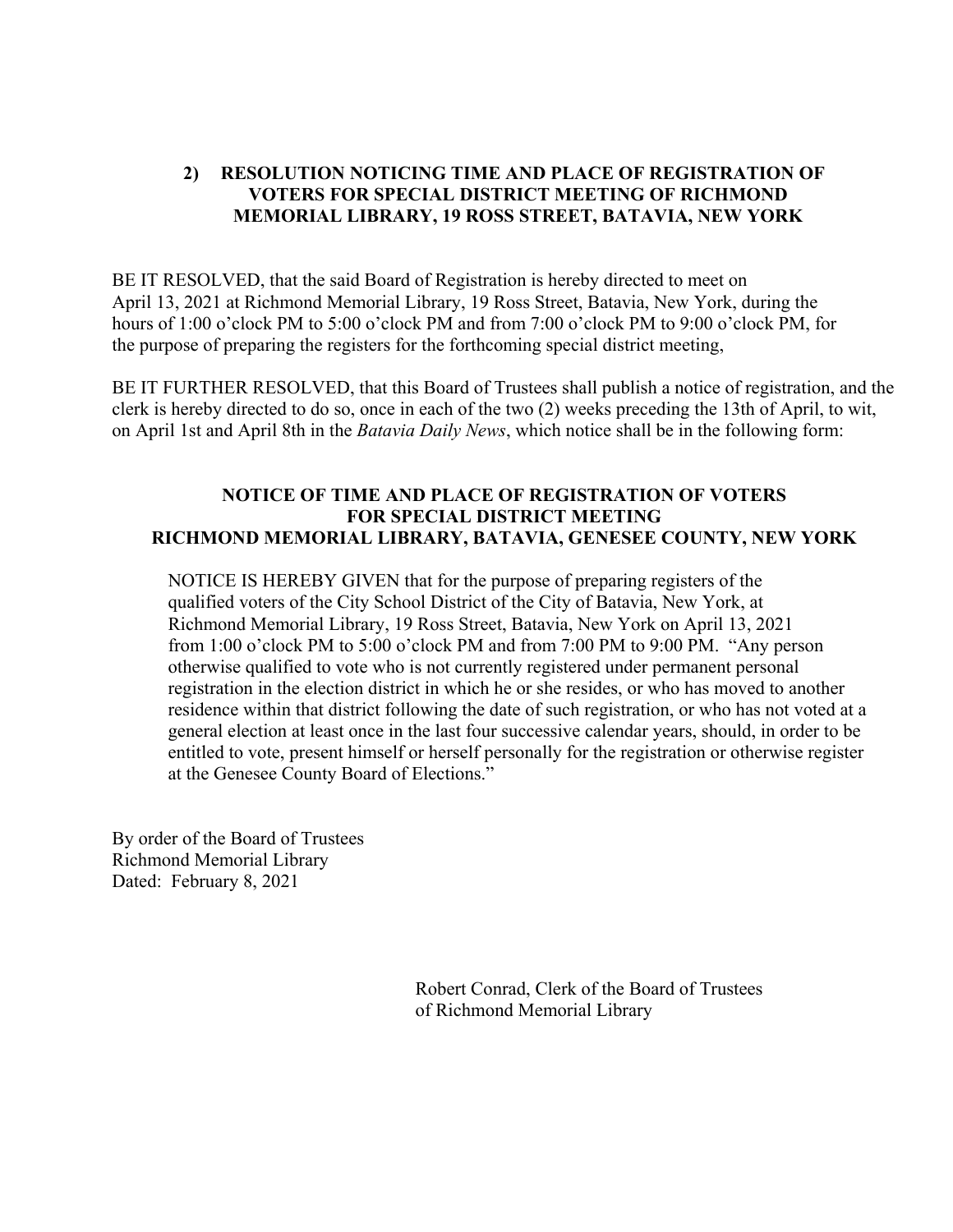#### **3) RESOLUTION TO NOTICE THE FILING OF REGISTERS FOR THE SPECIAL DISTRICT MEETING OF RICHMOND MEMORIAL LIBRARY, BATAVIA, GENESEE COUNTY, NEW YORK**

RESOLVED: that pursuant to Section 2606 of Education Law, the Board of Trustees of Richmond Memorial Library publish, and it hereby directs the clerk thereof so to do, a motion stating that the library election registers have been filed and noting that the Richmond Memorial Library, 19 Ross St., Batavia, New York as the place at which they are on file, and setting the hours to wit: from 9:00 o'clock AM to 5:00 o'clock PM in each week day other than Saturday from date of the notice up to May 6, 2021 when they will be open for inspection and such notice shall be published once in each of the two weeks preceding such election in the *Batavia Daily News*, as newspaper having a general circulation in said City School District of Batavia, to wit: on April 22 and April 29, 2021 which said notice shall be in the following form:

#### **NOTICE OF FILING OF REGISTERS SPECIAL DISTRICT MEETING RICHMOND MEMORIAL LIBRARY, BATAVIA, GENESEE COUNTY, NEW YORK**

NOTICE IS HEREBY GIVEN that the registers prepared as provided in section 2606 of the Education Law have been completed and have been filed in the Richmond Memorial Library and notice is further given that said registers will continue to be on file at the Richmond Memorial Library, 19 Ross St., and will be open for inspection from the hours of 9:00 o'clock AM to 5:00 o'clock PM in each week day other than Saturday from the date hereof up to the date of annual meeting to wit: May 6, 2021.

By order of the Board of Trustees Richmond Memorial Library Dated: February 8, 2021

> Robert Conrad, Clerk of the Board of Trustees of Richmond Memorial Library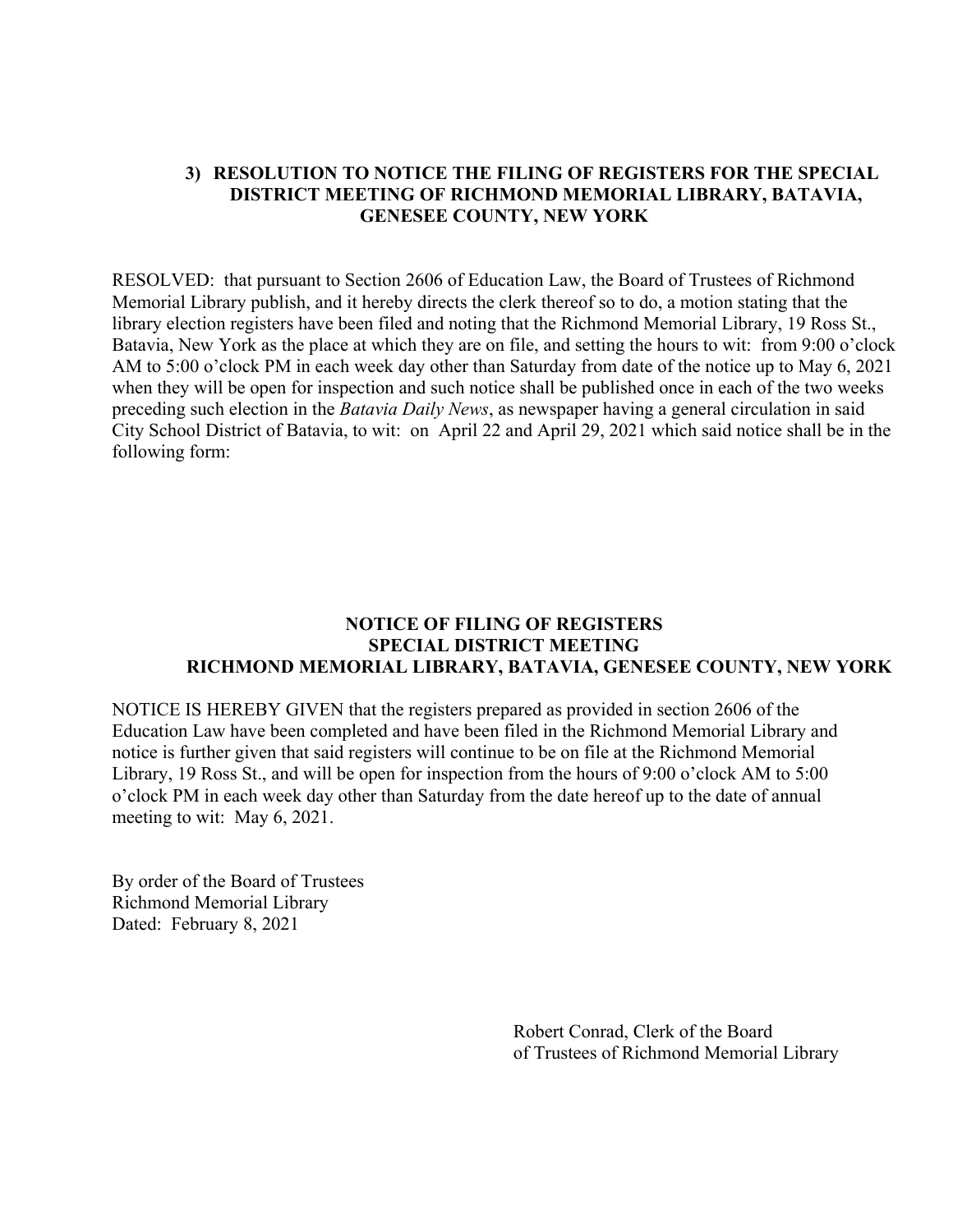#### **4) RESOLUTION NOTICING SPECIAL DISTRICT MEETING OF RICHMOND MEMORIAL LIBRARY**

RESOLVED, that pursuant to section 2004 of Education Law, that the Board of Trustees of Richmond Memorial Library, cause, and hereby does direct the clerk to cause a notice to be published four times within the seven weeks, next preceding such district meeting, the first publication to be at least forty-five days before said meeting on May 6, 2021, which dates of publication shall be on March 18, March 25, April 1 and April 8 in the following form:

#### **NOTICE OF SPECIAL DISTRICT MEETING OF BATAVIA CITY SCHOOL DISTRICT BATAVIA, GENESEE COUNTY, NEW YORK ON BEHALF OF RICHMOND MEMORIAL LIBRARY**

NOTICE IS HEREBY GIVEN, that a special district meeting of the qualified voters of the Batavia City School District, Batavia, Genesee County, New York, will be held at Richmond Memorial Library, 19 Ross Street, Batavia, New York on Thursday, May 6, 2021 during the hours of 9:00 o'clock AM to 9:00 o'clock PM, prevailing time, during which hours polls will be open for the purposes of voting, by paper ballot, upon the following items:

- (1) To adopt the Annual Library District Budget of Richmond Memorial Library for the fiscal year 2021-2022 and to authorize the requisite portion thereof to be raised by taxation on the taxable property of said School District; and,
- (2) To elect one (1) Trustee of Richmond Memorial Library, to fill a five-year term commencing July 1, 2021 and ending June 30, 2026, as a result of the expiration of the term of office presently held by Jennifer Cascell; and,

FURTHER NOTICE IS HEREBY GIVEN, that for the purposes of voting at such meeting on May 6, 2021, the polls will be open between the hours of 9:00 o'clock AM and 9:00 o'clock PM, prevailing time, and voting will be held in the Richmond Memorial Library, 19 Ross Street, Batavia, New York; and,

FURTHER NOTICE IS HEREBY GIVEN, that a copy of the statement of the amount of money which will be required for the ensuing year for Richmond Memorial Library's purposes, exclusive of public monies, may be obtained by any taxpayer in Batavia City School District during the seven days immediately preceding said meeting, except Sunday and holidays, from Richmond Memorial Library, located at 19 Ross Street, Batavia, New York, during the hours of 9:00 o'clock AM to 5:00 o'clock PM, prevailing time; and,

FURTHER NOTICE IS HEREBY GIVEN, that pursuant to Section 2017 of Education Law a public information meeting for purposes of discussion of the expenditure of funds and the budgeting thereof, will be held at Richmond Memorial Library, 19 Ross Street, Batavia, New York, on Monday, April 12, 2021 at 6:30 PM; and,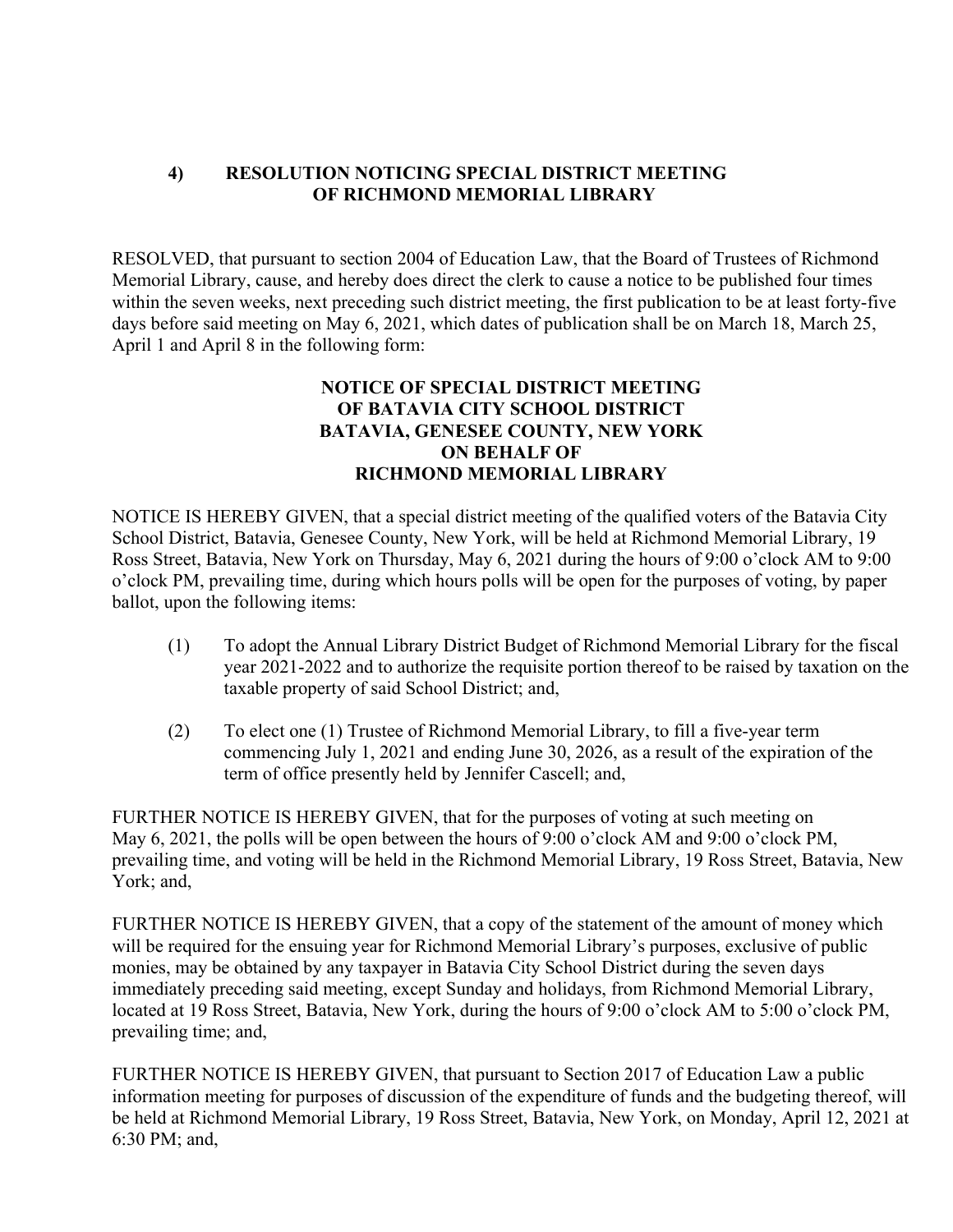FURTHER NOTICE IS HEREBY GIVEN, that petitions nominating candidates for the office of Trustee of Richmond Memorial Library shall be filed in the Office of the Clerk of the Richmond Memorial Library, 19 Ross Street, Batavia, New York, not later than Tuesday, April 6, 2021 which petitions shall be filed between the hours of 9:00 o'clock AM to 5:00 o'clock PM, prevailing time. Vacancies on the library board are not considered separate, specific offices, and the nominating petitions, therefore, shall not describe any specific vacancies upon the library board for which the candidate is nominated. Each petition must be directed to the Clerk of the Richmond Memorial Library, must be signed by at least twenty-five (25) qualified voters of the School District, and must state the residence of each signer, and the name and residence of the candidate; and,

FURTHER NOTICE IS HEREBY GIVEN, that personal registration of voters is required either pursuant to Section 2606 of Education Law or pursuant to article 5 of the Education Law. If a voter has heretofore registered pursuant to Section 2606 of Education Law and has voted at any annual or specific district meeting within the past four years, such voter is eligible to vote at this election; if a voter is registered and eligible to vote pursuant to Article 5 of the Election Law, such voter is also eligible to vote at this election. All other persons who wish to vote must register. The Board of Registration will meet for the purpose of registering all qualified voters of the District pursuant to Section 2606 of Education Law at Richmond Memorial Library on Tuesday, April 13, 2021 between the hours of 1:00 o'clock PM and 5:00 o'clock PM, and 7:00 o'clock PM and 9:00 o'clock PM, prevailing time, and in addition, voters may register at the Genesee County Board of Elections, to add any additional names to the register to be used at the aforesaid election, at which time any person will be entitled to have his or her name placed on such registers, providing that at the meeting of the Board of Registration he or she is known, or proven to the satisfaction of the Board of Registration to be then or thereafter entitled to vote at such public hearing or election for which such registers are prepared, and that the registers so prepared pursuant to section 2606 of the Education Law of the State of New York and the registration list prepared by the Board of Elections of Genesee County will be filed in the office of the Clerk of Richmond Memorial Library, 19 Ross Street, Batavia, New York and will be open for inspection by any qualified voter of the District between the hours of 9:00 o'clock AM to 5:00 o'clock PM, prevailing time, on and after April 22, 2021 and each day thereafter prior to the day set for the special district meeting, except holidays, Saturdays and Sundays; and,

FURTHER NOTICE IS HEREBY GIVEN, that pursuant to the provisions of 2018-a of the Education Law, absentee ballots for the election of Trustee of the Library and the adoption of the annual budget may be applied for at the Richmond Memorial Library, 19 Ross Street between the hours of 9:00 o'clock AM to 5:00 o'clock PM. Such application must be received by the Clerk of the Richmond Memorial Library by 4:00 o'clock PM on April 27, 2021 if the ballot is to be mailed to the voter or by 4:00 o'clock PM on May 3, 2021 if the ballot is to be delivered personally to the voter. Absentee ballots shall be available at Richmond Memorial Library during regular business hours beginning April 12, 2021. A list of all persons to whom absentee ballots shall have been issued will be available in the Richmond Memorial Library on each of the five (5) days prior to May 6, 2021, except Saturday, Sunday and holidays, and such list will be posted at the polling place in the Richmond Memorial Library on May 6, 2021.

By order of the Board of Trustees Richmond Memorial Library Dated: February 8, 2021

> Robert Conrad, Clerk of the Board of Trustees of Richmond Memorial Library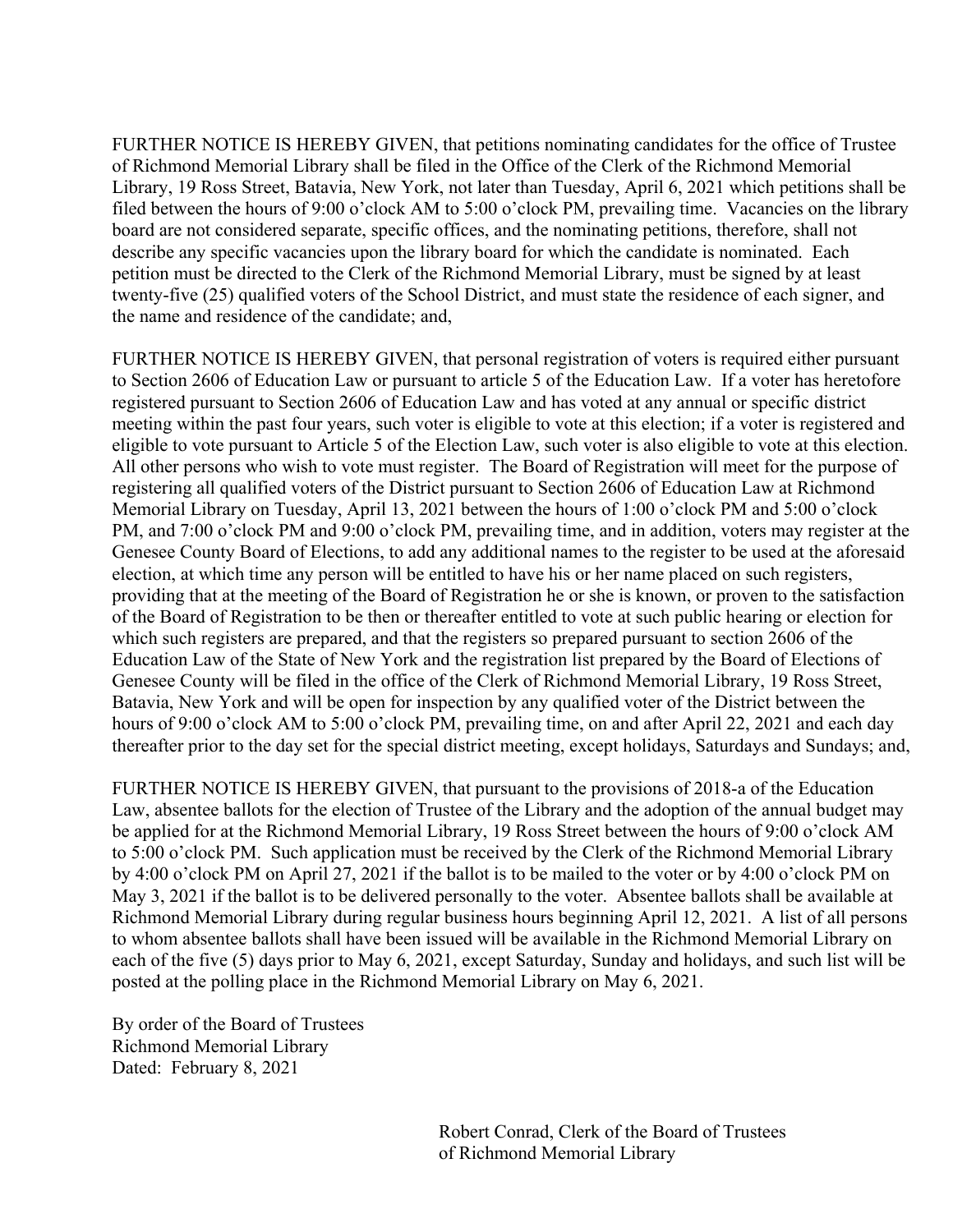#### **5) RESOLUTION APPROVING RULES AND REGULATIONS GOVERNING PROOF OF IDENTITY FOR NEW VOTERS**

RESOLVED: That pursuant to section 2607 of the Education Law, and establishing the same procedures approved by the Batavia Board of Education for governing proof of identity of new voters at their April 23, 1996 meeting, the Board of Trustees of Richmond Memorial Library hereby approves for the Special District Meeting of Richmond Memorial Library on May 6, 2021 the following rules and regulations:

#### **RULES AND REGULATIONS GOVERNING PROOF OF IDENTITY FOR NEW VOTERS**

- 1. A personal acquaintance by any one member of the Inspectors of Election shall be sufficient evidence to establish identity.
- 2. The production of a New York State Driver's license or non-driver I.D. with a signature shall be sufficient evidence of identity.
- 3. The production of a Social Security card shall be sufficient evidence of identity.
- 4. The production of a Selective Service registration card shall be sufficient evidence of identity.
- 5. The production of a United States Passport or Passport card shall be sufficient evidence of identity.
- 6. The making of a statement by the voter in writing before the chairman of the Inspectors of Election that he or she is the person who seeks to vote shall be sufficient proof of identity.

By order of the Board of Trustees Richmond Memorial Library Dated: February 8, 2021

> Robert Conrad, Clerk of the Board of Trustees of Richmond Memorial Library

All members voted yes. Motion carried.